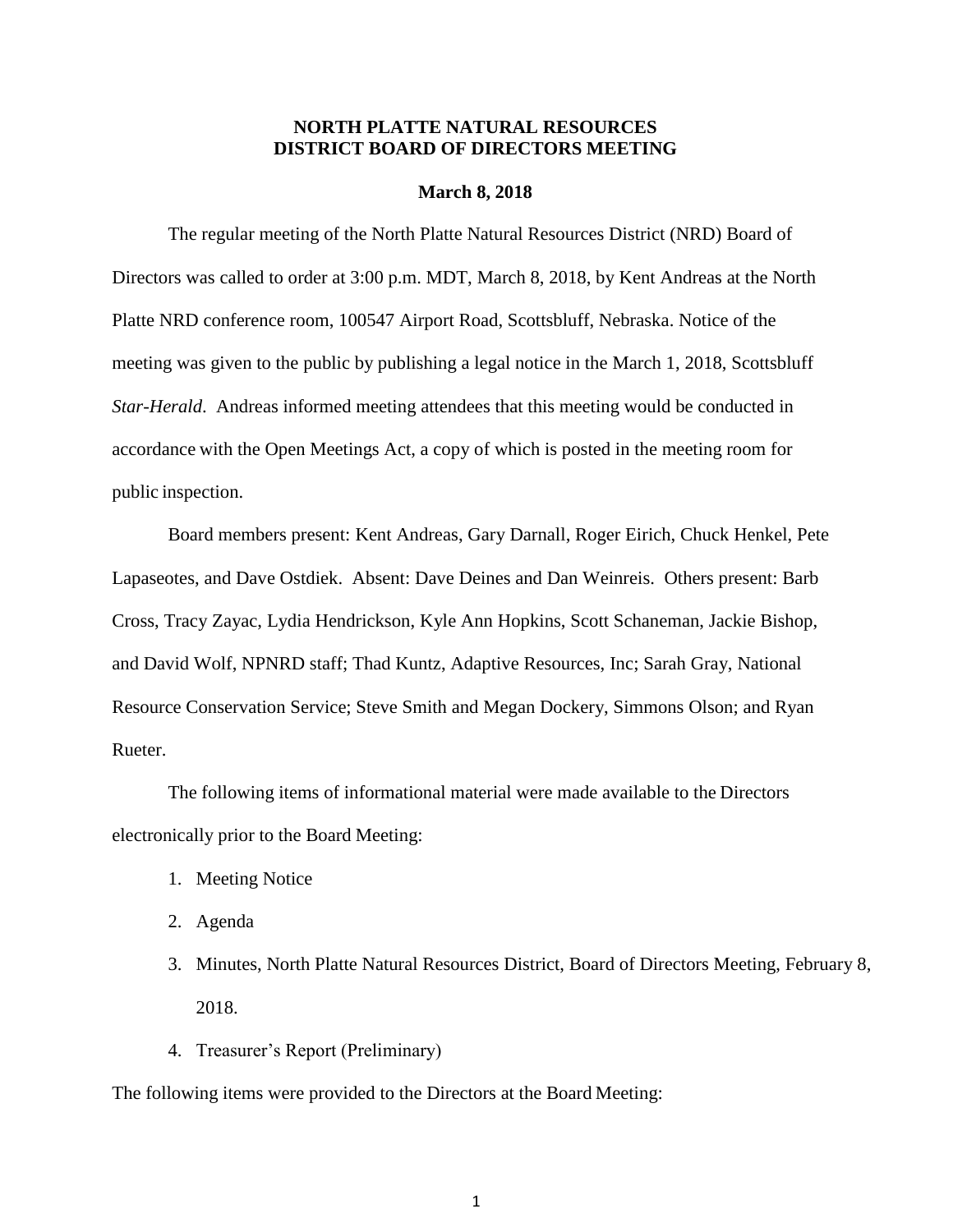- **1.** Agenda
- **2.** Minutes, North Platte Natural Resources District, Board of Directors Meeting, February 8, 2018.
- **3.** Treasurer's Report
- **4.** Appointment & Seating of Ryan Reuter to Serve as Director for Sub-District 1 in the North Platte Natural Resources District.
- **5.** Manager's Report
- **6.** Minutes, North Platte Natural Resources District, Budget & Personnel Committee, February 22, 2018.
- **7.** Letter from the North Platte Natural Resources District to Cow Camp LLC, c/o Mike Hoehn, and Central Irrigation District, c/o Richard Hass, regarding Notice of Termination of Lease Agreement, dated March  $5<sup>th</sup>$ , 2018.
- **8.** Project Information & Funding Details for Building of a Subsurface Drip Irrigation System at Panhandle Research & Extension Center (PHREC).
- **9.** North Platte Natural Resources District, Notice of Meeting & Public Hearings, Policy Statement.
- **10.** Procedures governing conduct of Informal Public Hearings which are Non-Adjudicatory in Nature.
- **11.** Procedures governing conduct of Formal Adjudicatory Hearings before the North Platte Natural Resources District, Effective March 8, 2018.
- **12.** North Platte Natural Resources District, Policy Statement for Non-Compliance with District Rules & Regulations and Eligibility to Participate in District Programs.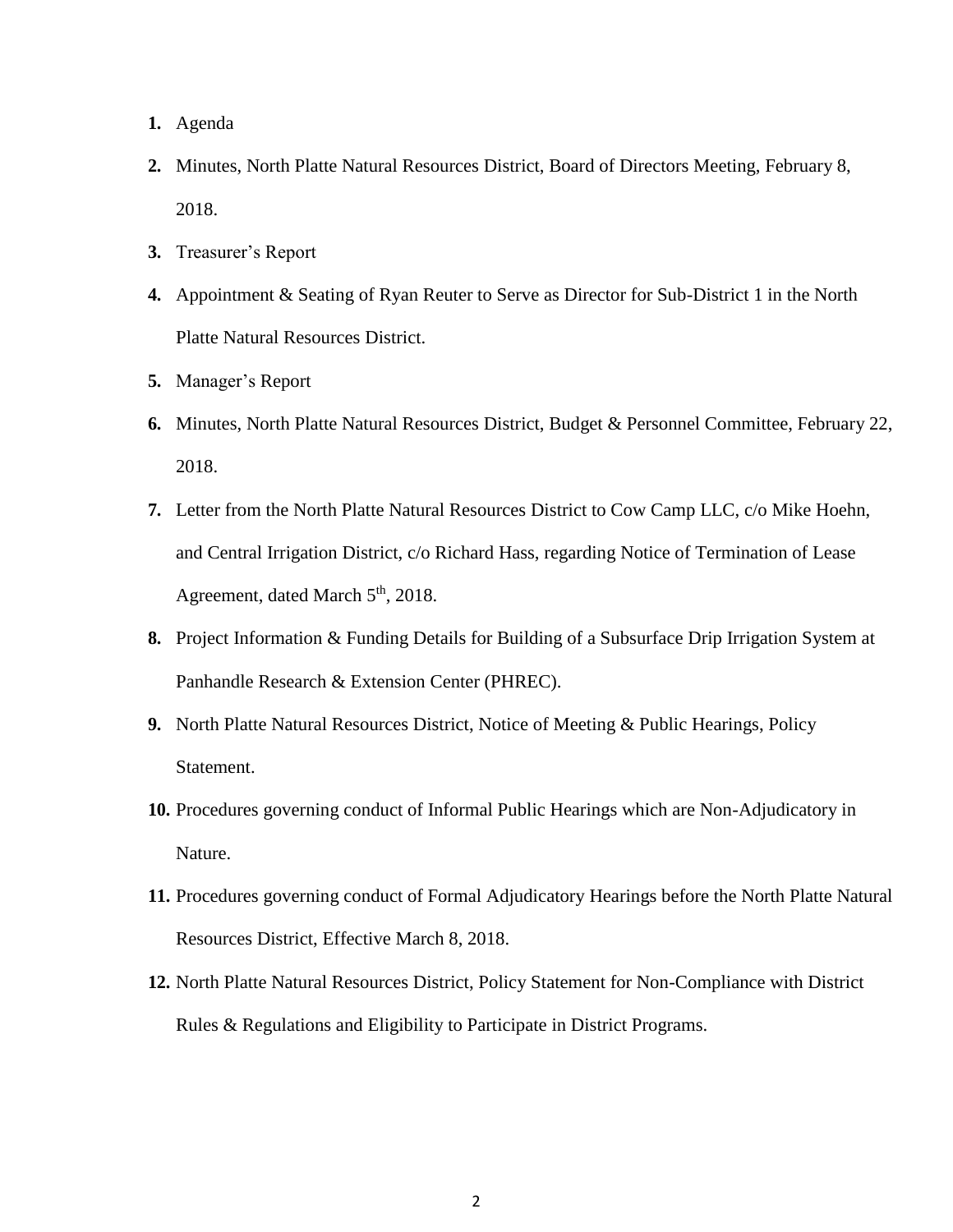**13.** Addition to Rules & Regulations for Enforcement of the Groundwater Management &

Protection Act, Section C: Level II Quality Controls for Lisco-Oshkosh-Lewellen Groundwater

Management Sub-Area, Amended 2004 – Effective Date November 8, 2004.

- **14.** North Platte Natural Resources District, Living Snow Fence Policy.
- **15.** North Platte Natural Resources District, Policy Statement, Road Structures.

## **3. Approval of Minutes of Previous Meeting**

The Board reviewed the minutes of the February 8, 2018, regular Board meeting. Moved

### by Eirich, seconded by Henkel, to approve the minutes of the February 8, 2018,

### regular Board meeting. Motion passed.

Ayes: Andreas, Darnall, Eirich, Henkel, Lapaseotes, Ostdiek,

Nay: None

Abstain: None

Absent: Deines, Weinreis

# **4. Treasurer's Report and Accounts Payable**

Dave Ostdiek reviewed the Treasurer's report with the Board. Moved by Darnall seconded

# by Eirich, to accept the Treasurer's report and pay the bills as listed. Motion passed.

Ayes: Andreas, Darnall, Eirich, Henkel, Lapaseotes, Ostdiek,

Nay: None

Abstain: None

Absent: Deines, Weinreis

# **5. Comments from the Public**

There were no comments from the public.

# **6. Consider the Appointment and Seating of Ryan Reuter to serve as Director for Sub-**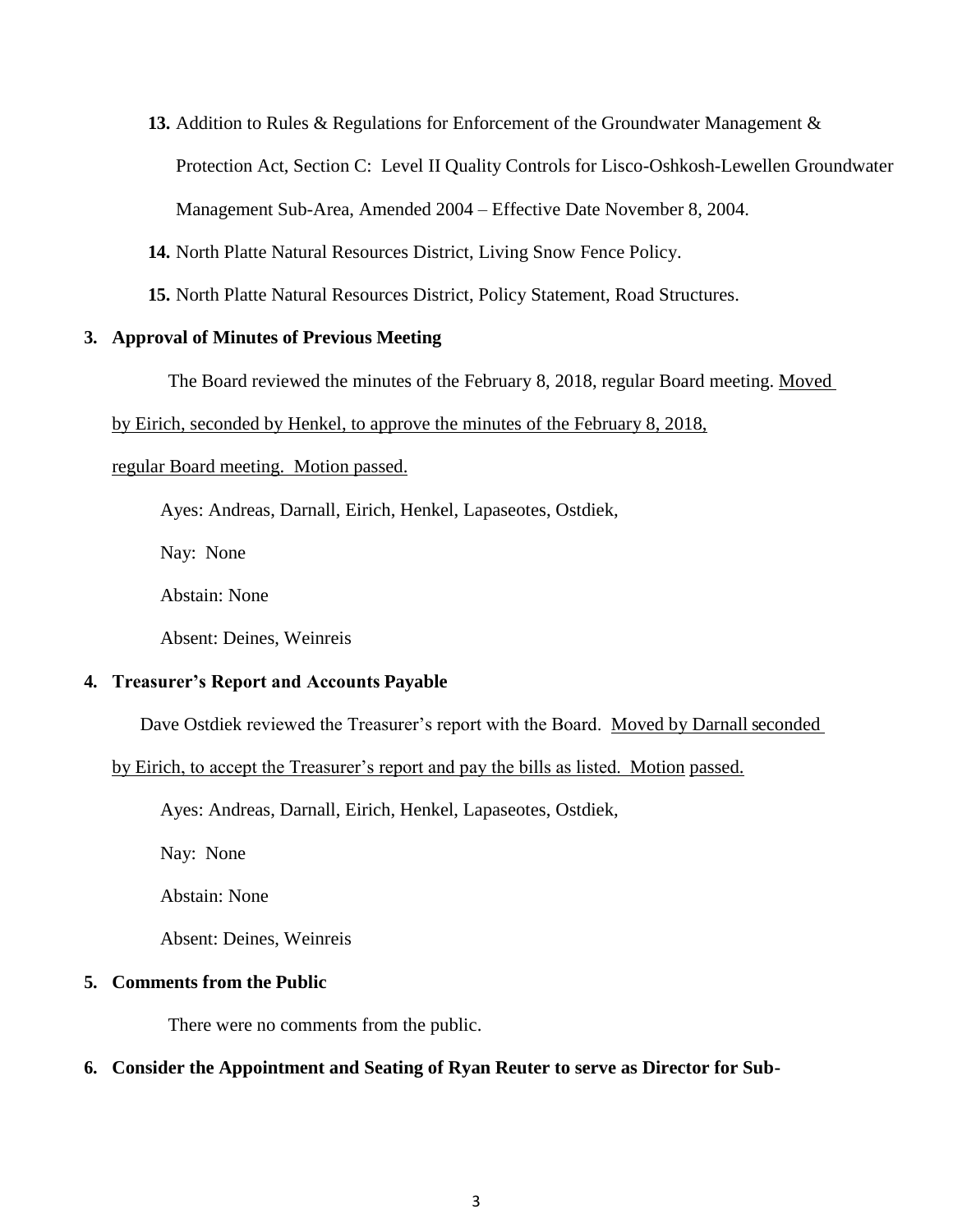#### **District 1 Per Executive Committee Recommendation**

The executive committee interviewed the three candidates that applied to fill Jerry Dillman's vacancy representing Sub-District 1. The committee recommended to the full board to appoint Ryan Reuter. Moved by Lapaseotes, seconded by Eirich, to appoint Ryan Reuter to fill Jerry Dillman's spot on the Board of Directors. Motion passed.

Ayes: Andreas, Darnall, Eirich, Henkel, Lapaseotes, Ostdiek, Nay: None Abstain: None

Absent: Deines, Weinreis

Reuter was then seated with the rest of the Board of Directors.

### **7. Manager's Report**

Cross reported while the Board will be opening bids later in the agenda for the major Yensen Drain repairs, the District is also working on fixes for individual landowners related to drainage off individual fields. They are working with Paul Reed Construction on those potential repairs and are gathering temporary easements for repairs. The producer roundtables were again a major success. In total, staff interacted with well over one hundred producer/landowners across the district. Berge will be speaking at the World Water Forum in Brasilia, Brazil. The trip is 100 percent sponsored by the Daugherty Water for Food Institute at the University of Nebraska-Lincoln. He will also be at the Manager's Meeting in Lincoln on March 7, returning the afternoon of March 8. He may or may not be here for the reading of this report.

The District will break ground on the Greenhouse project on Friday, March 9 at 10 a.m., Cross and Jenifer Berge-Sauter presented about the Greenhouse project to the local rotary club at

4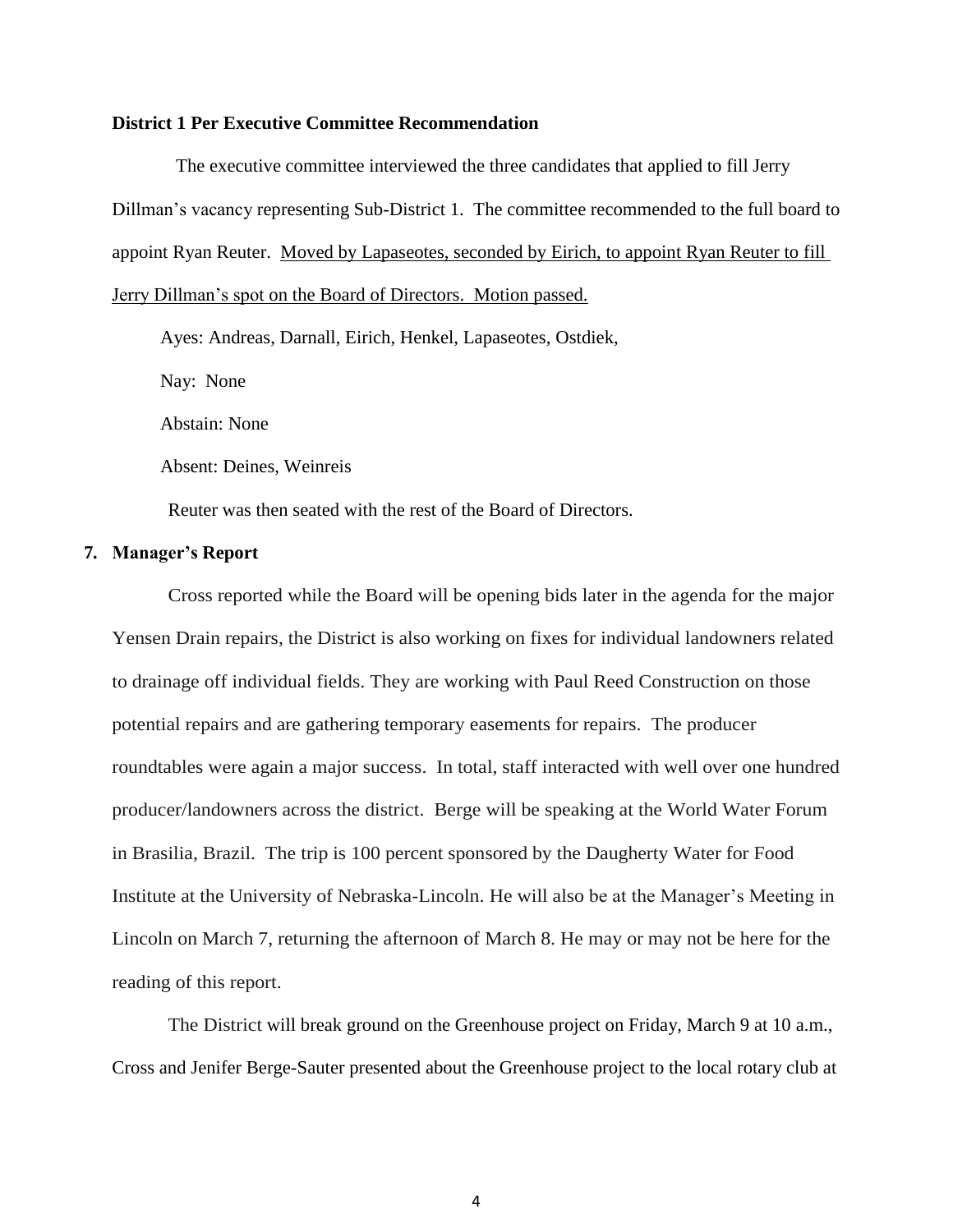their recent meeting. Shipments of this fiscal year's telemetry units were necessarily delayed given some supplier issues related to the antennas. Those issues have been resolved and installations will have only been delayed a couple of weeks. The rest of the manager's report was included in the board packet.

#### **8. Legislative Update**

Cross reported LB 98 was unable to overcome a filibuster attempt, so it was defeated. Cross provided a list of how each Senator voted, with Senator Steve Erdman leading the effort to defeat the bill. Senator John Stinner led the effort to get the bill passed.

## **9. Yensen Drain Repair Bid Opening**

The District has asked for bids for the repairs needed for the Yensen Drain. The bids were closed on March 8, 2018. The District received only one bid, which was from Paul Read Construction of Gering. The bid was for \$917,032.90 and will cover all costs associated with the general repair of the Yensen Drain from Rubidoux Rd, south to Cedar Canyon Rd. Unfortunately, the bid was nearly double of the amount available from NRCS. After some discussion, the board decided to see if additional funds from NRCS could be made available and decided to table the bid proposal. Moved by Erich, seconded by Darnall, to table the bid from Paul Reed Construction due to the bid being more then the funding budget. Motion passed.

Ayes: Andreas, Darnall, Eirich, Henkel, Lapaseotes, Ostdiek, Reuter

Nay: None

Abstain: None

Absent: Deines, Weinreis

#### **10. Budget Committee Report**

Dave Ostdeik reported \$850,000 will be made available for redistribution under the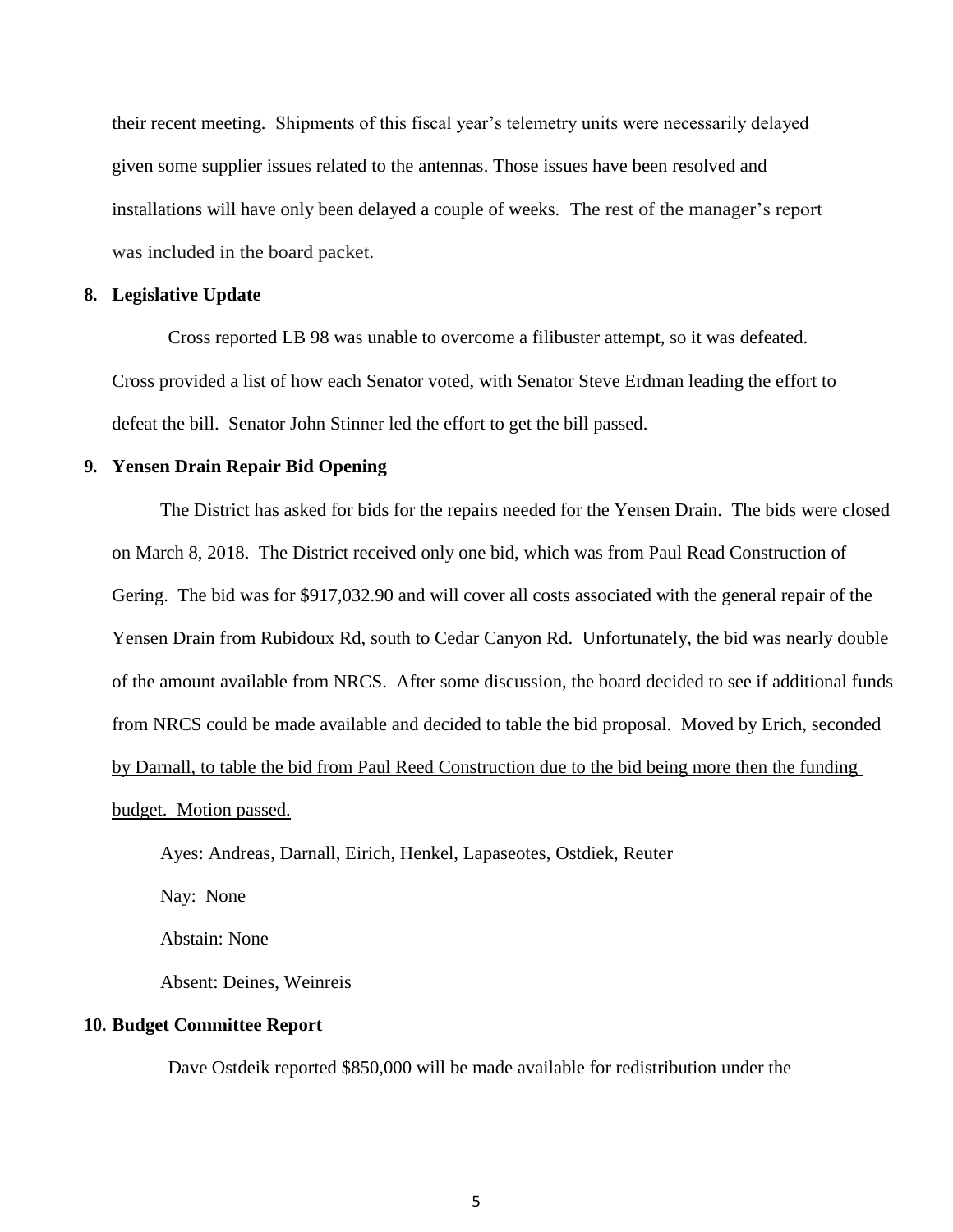current budget. One the revenue side, funds that have become available are budgeted items for Yensen Drain, the Greenhouse, Platte Basin Coalition reimbursements for retirements, excess flows, and a Ducks Unlimited project. He also reported that Berge went through each line item in the memo with Committee Members and addressed in detail how the reallocation of revenue would be made as certain revenues are unknown at the time of budget approval. The committee was satisfied with the reallocations proposed under the current budget.

#### **11. Consideration of Cow Camp Termination**

Cross reported that the contract for the Cow Camp lease has come to the end. The contract specifies an option for the District to renew the contract after five years, but the staff has recommended to the board to terminate the contract. If the board agrees to terminate the contract, Berge will send a letter notifying the landowners of the boards action. Moved by Lapaseotes, seconded by Henkel, to terminate the Cow Camp contract. Motion passed.

> Ayes: Andreas, Darnall, Eirich, Henkel, Lapaseotes, Ostdiek, Reuter Nay: None Abstain: None Absent: Deines, Weinreis

#### **12. Consideration of Donation to UNL Sub-Surface Drip Project**

Cross reported Xin Qiao, Irrigation Management Specialist, has asked for donations for a sub-surface drip project and has asked the NRD if they are interested in donating to the study. The project has some interest for the NRD as sub-surface drip can provide water savings for the District and producers. Cross said that she was unfamiliar with some of the details of the project when asked by board members, as Berge was the one involved in the discussions. The board decided to table the issue until the next board meeting, so they can get a better understanding of the proposal. Moved by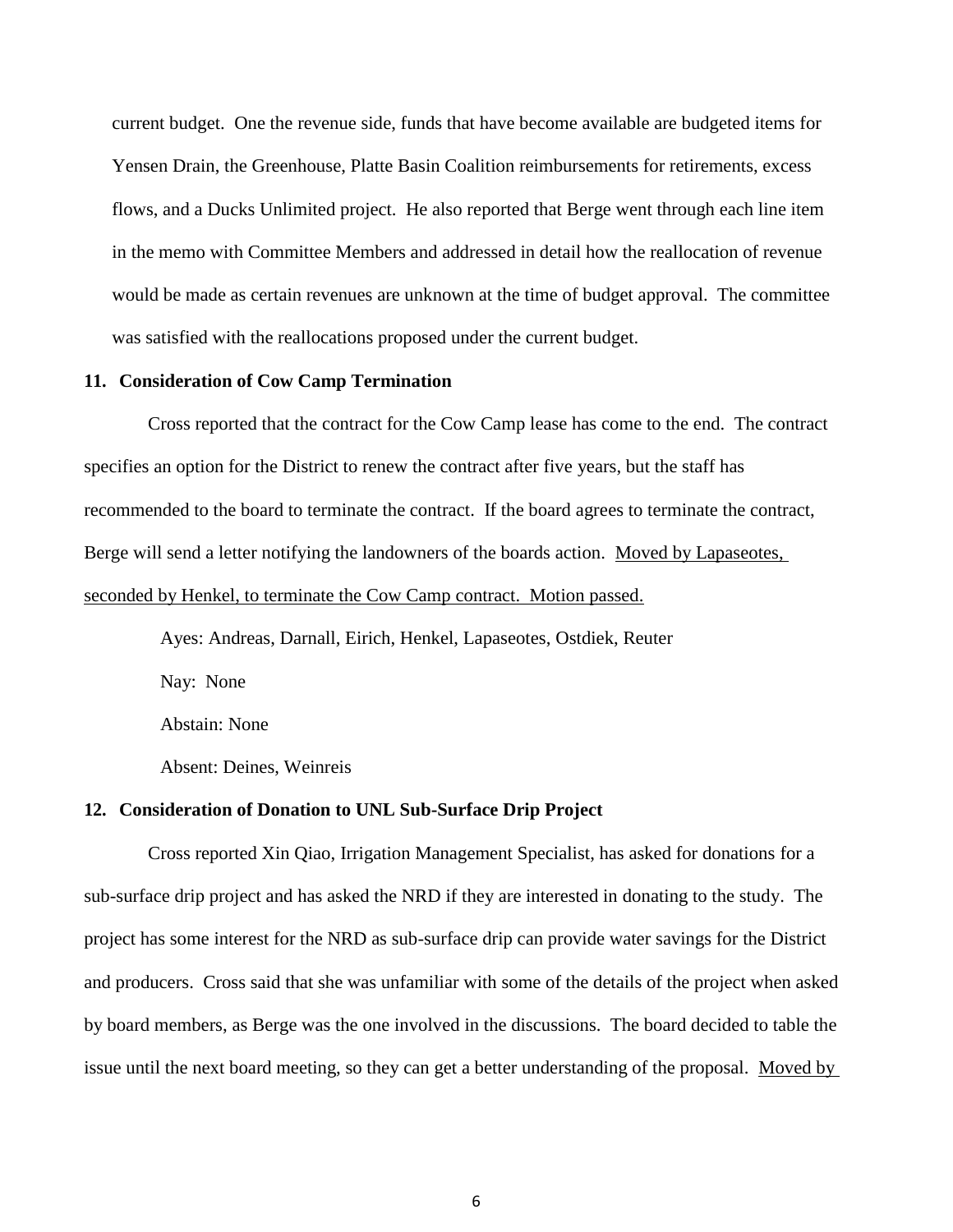# Darnall, seconded by Henkel, to table the UNL Sub-Surface Drip Project donation until the April board meeting. Motion passed.

Ayes: Andreas, Darnall, Eirich, Henkel, Lapaseotes, Ostdiek, Reuter

Nay: None

Abstain: None

Absent: Deines, Weinreis

# **13. Consideration of the Designation Board Members to the Integrated Management Planning (IMP) Process**

Cross asked the board to assign two board members to serve on the IMP process representing the NRD. The staff recommended the board members not be up for reelection, so in the event of an appointed board member loss the election in November, NRD representation would not be interrupted and a different director brought up to speed. Moved by Ostdiek, seconded by Darnall, to appoint Roger Eirich and Chuck Henkel as representatives to the Integration Management Planning Process. Motion passed.

Ayes: Andreas, Darnall, Eirich, Henkel, Lapaseotes, Ostdiek, Reuter

Nay: None

Abstain: None

Absent: Deines, Weinreis

# **14. Consent Calendar – Policy Approvals**

- **a.** Notice of Meetings and Public Hearings Policy Statement
- **b.** Procedures Governing Conduct of Informal Public Hearings which are Non-Adjudicatory in Nature
- **c.** Procedures Governing Conduct of Formal Public Hearings Which are Adjudicatory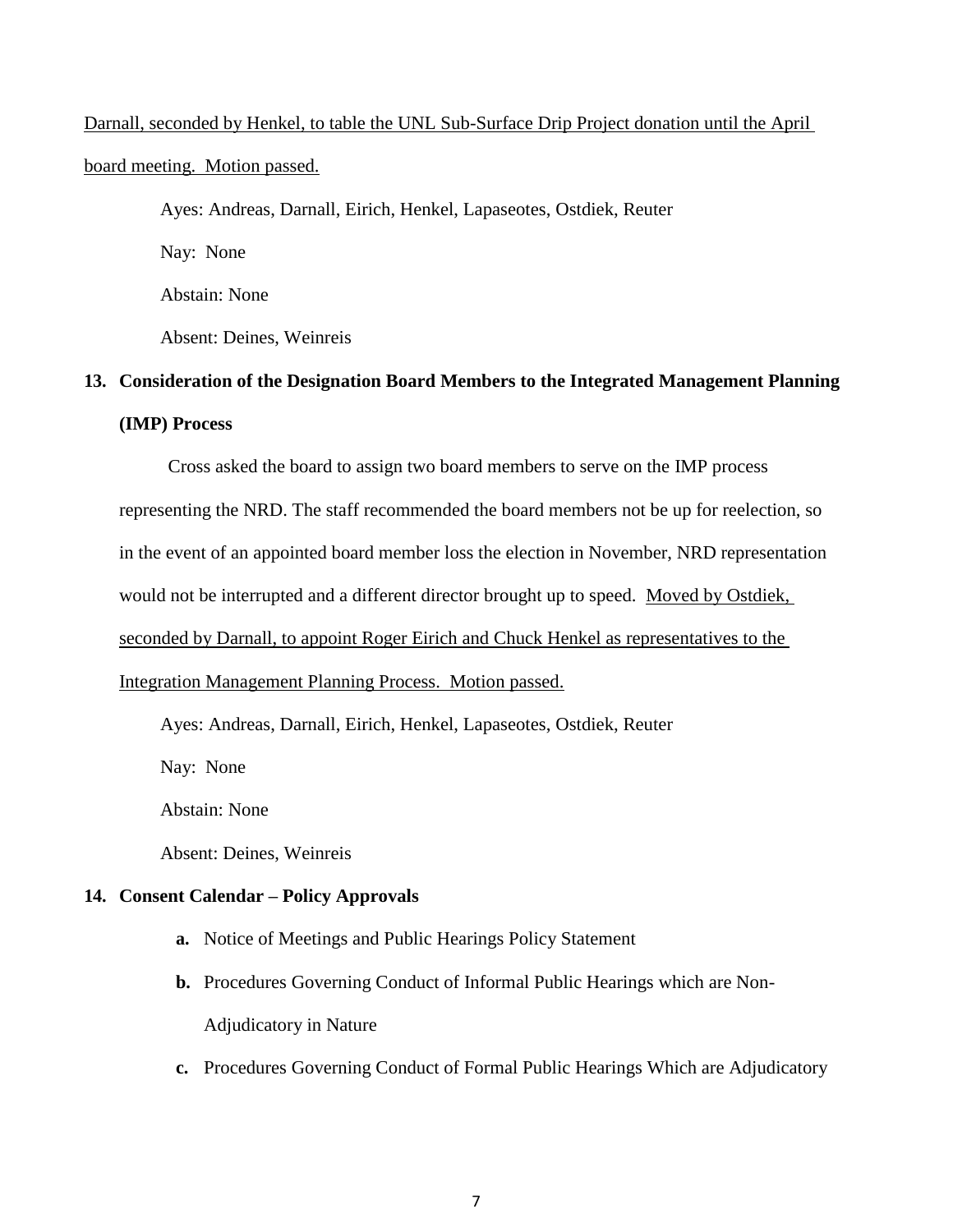in Nature

**d.** Non-Compliance with District Rules Policy Statement

The policies above have been updated, with Steve Smith reviewing and recommending their

adoption. Moved by Henkel, seconded by Lapaseotes, to approve the Consent Calendar – Policy

#### Approvals. Motioned passed.

Ayes: Andreas, Darnall, Eirich, Henkel, Lapaseotes, Ostdiek, Reuter

Nay: None

Abstain: None

Absent: Deines, Weinreis

## **15. Consent Calendar – Policy Rescissions**

- **a.** Section C Level II Quality Controls for Lisco-Oshkosh-Lewellen Groundwater Management Sub-Area
- **b.** Living Snow Fence Policy
- **c.** 1980 Road Structures Policy

The policies above have been recommended to be cancelled. Steve Smith has reviewed and

recommended the rescissions. Moved by Eirich, seconded by Ostdiek, to approve the Consent

Calendar – Policy Rescissions. Motioned passed.

Ayes: Andreas, Darnall, Eirich, Henkel, Lapaseotes, Ostdiek, Reuter

Nay: None

Abstain: None

Absent: Deines, Weinreis

## **16. Adjourn**

Moved by Henkel, seconded by Darnall, to adjourn at 3:40 p.m., MDT. Motion passed.